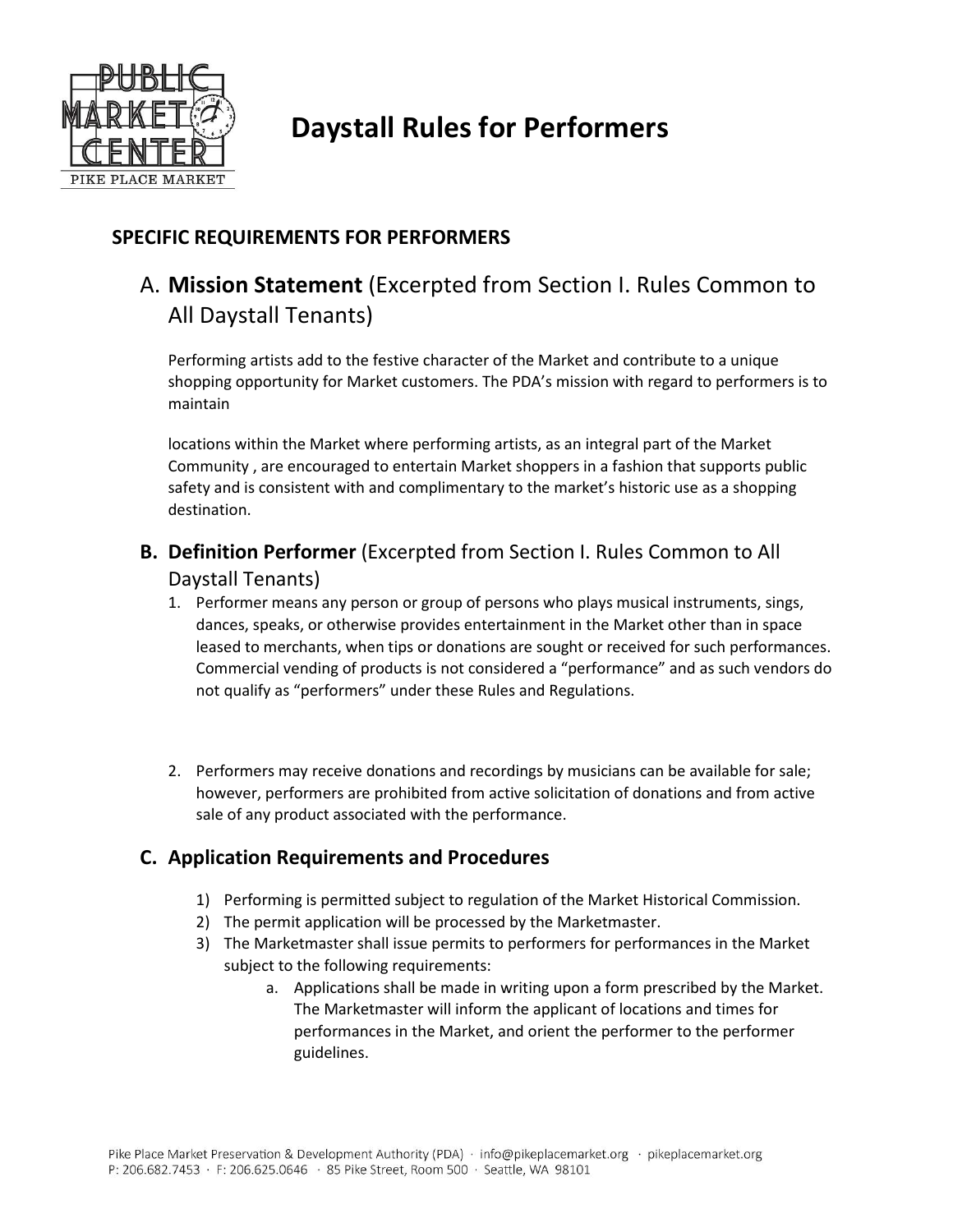- b. If the Marketmaster is satisfied that the facts set forth in the application are true, and if the applicant executes a statement stating that he or she will comply with the applicable provisions of this agreement, a permit shall be issued subject to suspension or revocation for material change in the matters set forth in the application, for violation of this agreement or Authority Rules and Regulations, or for violation of city ordinances or state law. A reasonable permit fee may be charged.
- c. When issued a permit, performers will be given a badge that shall be worn or displayed by the performer in plain view at all times during a performance. The badge, which will bear a number, may have a nickname or no name at all.
- d. New performer permits will be issued starting the first Tuesday in April each year. Performer permits shall be paid by April 15 each year, or by the first performance date of each year, and will remain valid through April 14 of the following year unless revoked by the Marketmaster as provided below. A performer shall be entitled to only one permit, which shall not be transferable.
- e. Specific performance times will not be assigned by the PDA, nor are there actually specific performance times at any performance locations. There are only positions in line (in the queue). Positions in line at a performance location are established on an honor system in which performers line up (queue) in person to establish and maintain their position in the line (queue).
- f. Performances are limited to one hour when another performer is in line (and present in line a t the time the previous performer finishes their performance. A performer may not play longer than one hour when another performer is in line and present at the time at which that hour ends.
- g. If you are next in queue to perform and are not present when the play spot becomes available you will be allowed a five (5) minute grace period before you forfeit your place in line to perform.
- h. A performer may play less than one hour, or someone else in the queue may forfeit his or her spot in the queue. For this reason, it is imperative for performers to monitor their place in the line (queue), in order to avoid forfeiting their position in the line (queue). If a performer is next in line to perform, and for any reason that performer is not present when the performer spot becomes available, that performer then forfeits their place in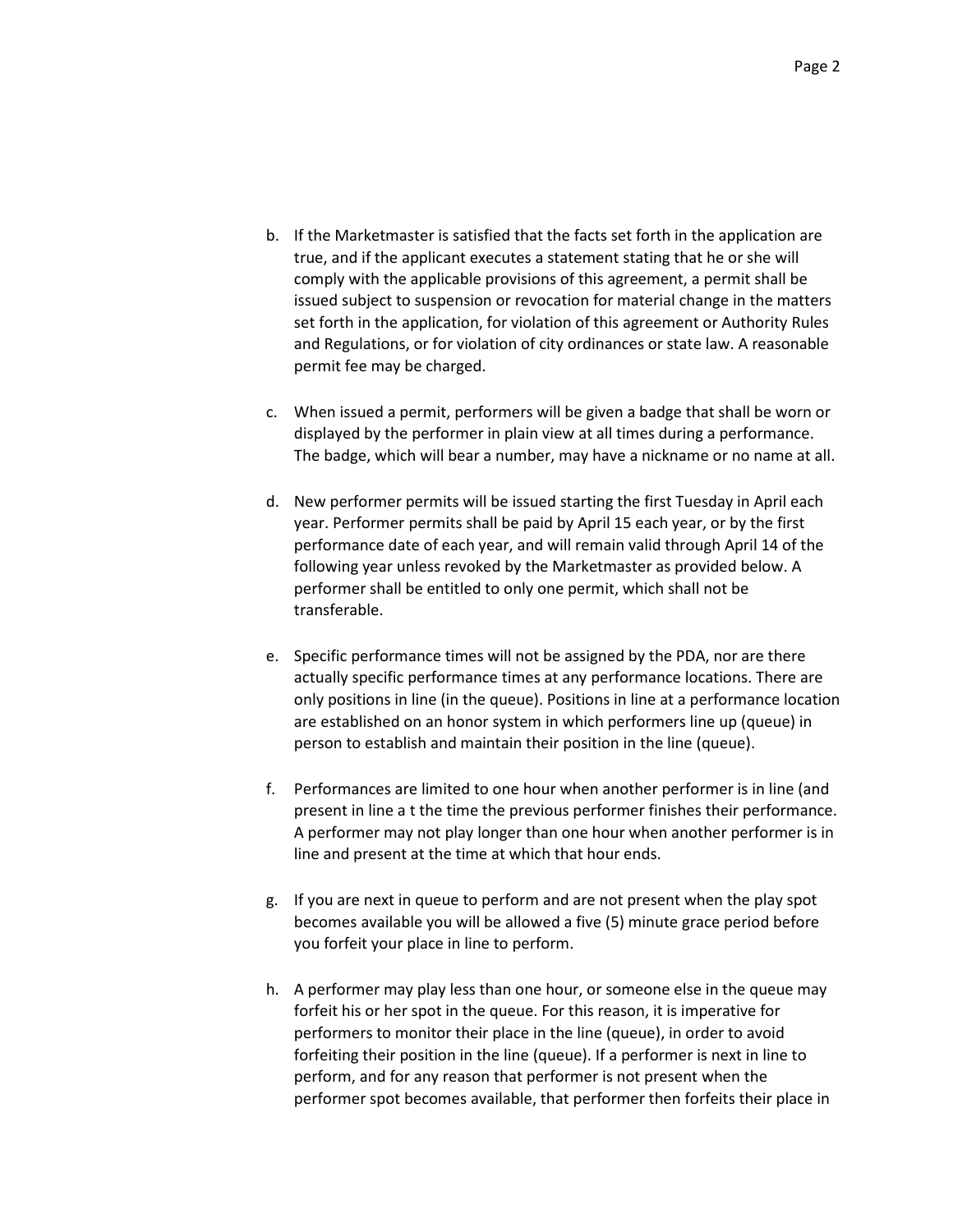line and must go to the end of the line. In this instance, the next performer in the line (queue) assumes the next position in line. If no performers are present in the line (queue), any permitted performer may perform at that location and all positions in the former line (queue) are forfeited.

- i. Performers may not mark a place in queue for more than one location at a time; this is termed "double marking" and is not permitted. One performer may not play in the same location for more than one (1) hour, even if they are part of two separate "groups," if any other performer is in queue.
- j. Performers are expected to comply with these rules as a condition of their permit.

### **D. General Provisions**

#### **1. Standards for Behavior**

- a. Donations for performances may be accepted passively in an instrument case or other receptacle provided for that purpose by the performer. The receptacle may include a written sign, which informs the public that such donations are sought. In line with City of Seattle Ordinance 117104 no performer shall solicit donations in a manner that is aggressive or confrontational.
- b. All buskers are expected to treat others in the Market in a civil and respectful manner. No performer shall treat any person in a manner that is demeaning, rough, menacing, vulgar, profane or abusive, or in a manner that involves discrimination or harassment based on race, ethnicity, gender, sexual orientation, age, disability or national origin.
	- Children are permitted to accompany performers as long as they do not create a nuisance or disturbance to others.
- e. No animals are allowed inside buildings or covered arcades.
- f. Trading or selling of performer permits is not allowed.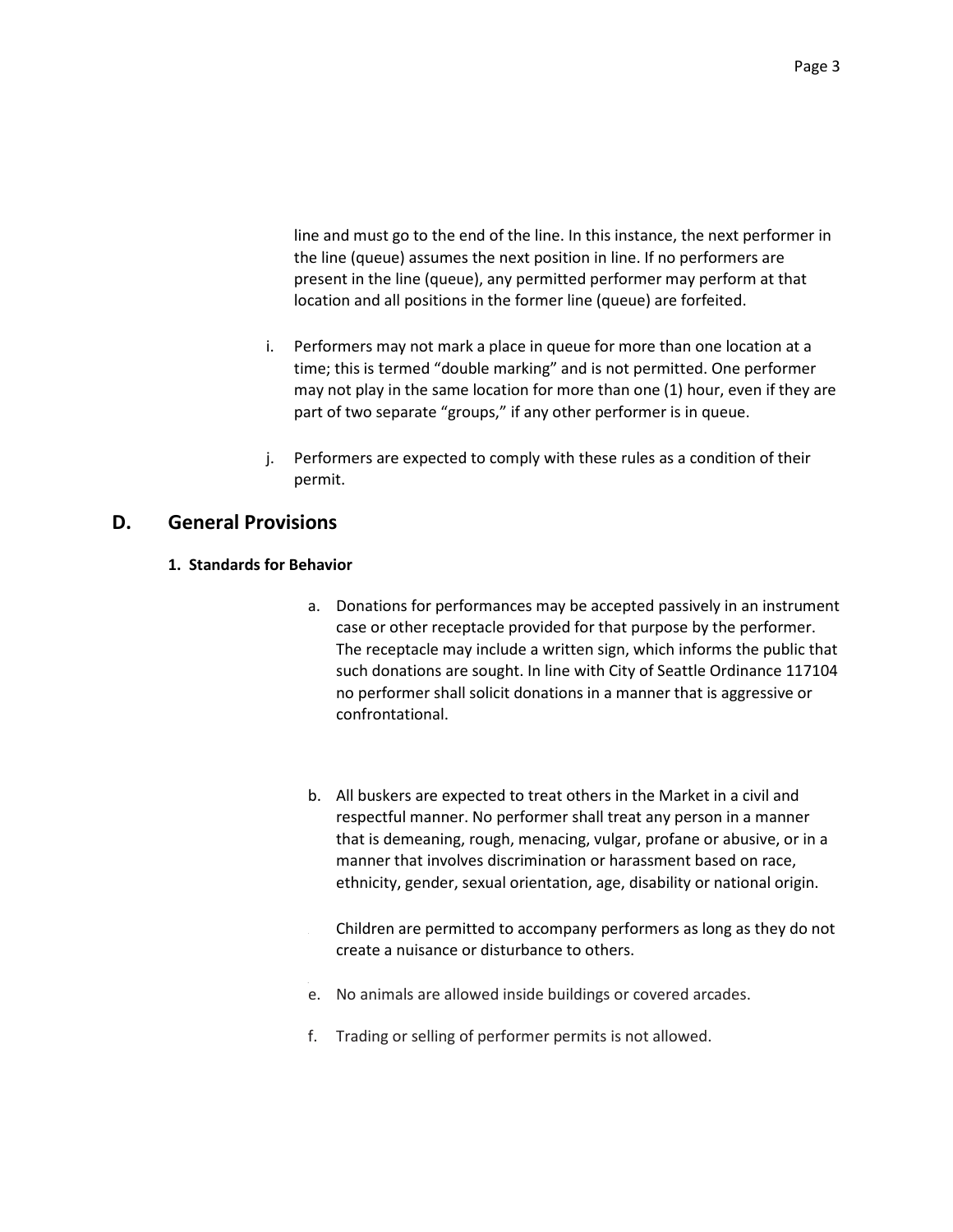- g. Drinking of alcoholic beverages or performing while intoxicated is prohibited. Smoking in covered arcades and at designated performance locations is prohibited.
- h. Performers are responsible for moderating the volume of their performance to a level appropriate to the designated activities of the market. Performers are responsible for respecting reasonable requests of nearby merchants regarding performance volume and crowd control.
- i. Performers are responsible for ensuring that their audience does not block vehicle traffic, access to Market buildings or to merchant businesses, or cause a safety hazard.
- j. Performers are responsible for respecting spaces provided for performance by keeping them free from unnecessary clutter.
- k. Performers shall immediately comply with requests of the Marketmaster and Market Security.
- l. Animals used in performances must be treated in a manner which is not exploiting, demeaning, or harmful. All performances which include an animal will be limited to the East side of the street.
- m. Consistent with Farm and Craft permit holders, performers are subject to the "Non Interference Clause"(page 10): that any actions or behaviors of the permit holder must be conducted in such a way as to not interfere with the normal conduct of business at adjoining or nearby stalls, or Market operations.

#### **2. Applicable Laws and Ordinances**

The Marketmaster may suspend or revoke any performance permit secured by fraud, concealment or misrepresentation of fact. No street performer shall act in relation to his/her Market performance in violation of city ordinance or state law.

### **E. Performance Times**

1. Performers may perform in the Market only between the hours of 9:00 AM to 9:00 PM EXCEPT at the locations on Pike Place between Starbuck's and the Stewart House, the Post Alley spot, the south tip of the Triangle stairs, and the walkway on the First Lower Level of the Pike Street Hillclimb Corridor. Performances at these spots must end at 7:00 PM. Street performing is permitted every day that the Market is open. Performances in any one location shall be limited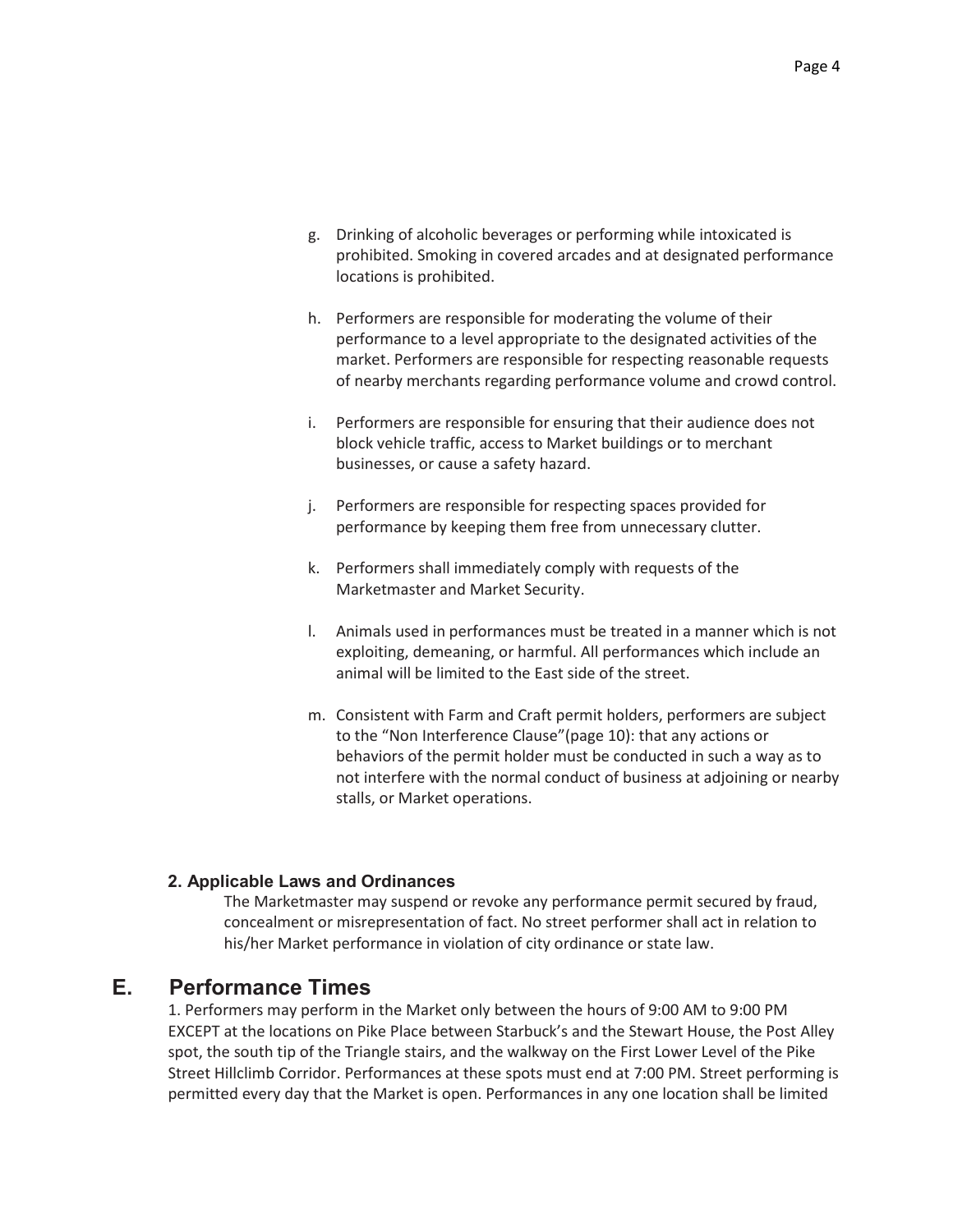to one (1) hour, unless no other performer is in the queue, except for as provided for elsewhere in these rules. A performer may be required to end a performance sooner, however, if, in the estimation of the Marketmaster, a continuing performance violates these Rules and Regulations or constitutes a hazard to public safety due to crowding, non-compliance of the Fire Code or blocking of access to merchant stalls or store fronts.

3. Specific performance times will not be assigned to a performer by the PDA.

### **F. Performance Locations**

- 1. Performers may perform only at permitted locations on PDA and City owned property, as specified in this section.
- 2. The maximum number of performers in any location is limited to the corresponding number stenciled within the red location circle, as described in this section. The Marketmaster may require a reduction in the number of performers if, in the determination of the Marketmaster, the volume of music or performance significantly interferes with verbal communication at the nearest place of business and/or if doing so would alleviate foot traffic congestions in common areas at or near a performance location.
- 3. Likewise, upon special written request by a performer, the Marketmaster may allow an increase by one performer above the number designated at a specific location if s/he determines that doing so would not lead to increased interference with verbal communications at the nearest place of business and or significantly impede the flow of foot traffic in common areas at or near the performance location.
- 4. Such approval will be granted under special conditions that place specific limits on the times(s) of performances and/or location of performances by extraordinary group sizes or other considerations. Performers operating under such special conditions must have the written authorization on their person when performing.
- 5. All performance locations will be marked by a colored stencil with a number inside, unless otherwise noted below, designating the maximum number of performers who may perform at that location. Locations with a pink colored stencil are designated locations where performances must end at 7:00 PM.
- 6. As stated above, the Marketmaster may require a reduction in the number of performers at any given location. A map of the following locations is maintained by the PDA.
- a. Locations at which no more than one or two performers are permitted: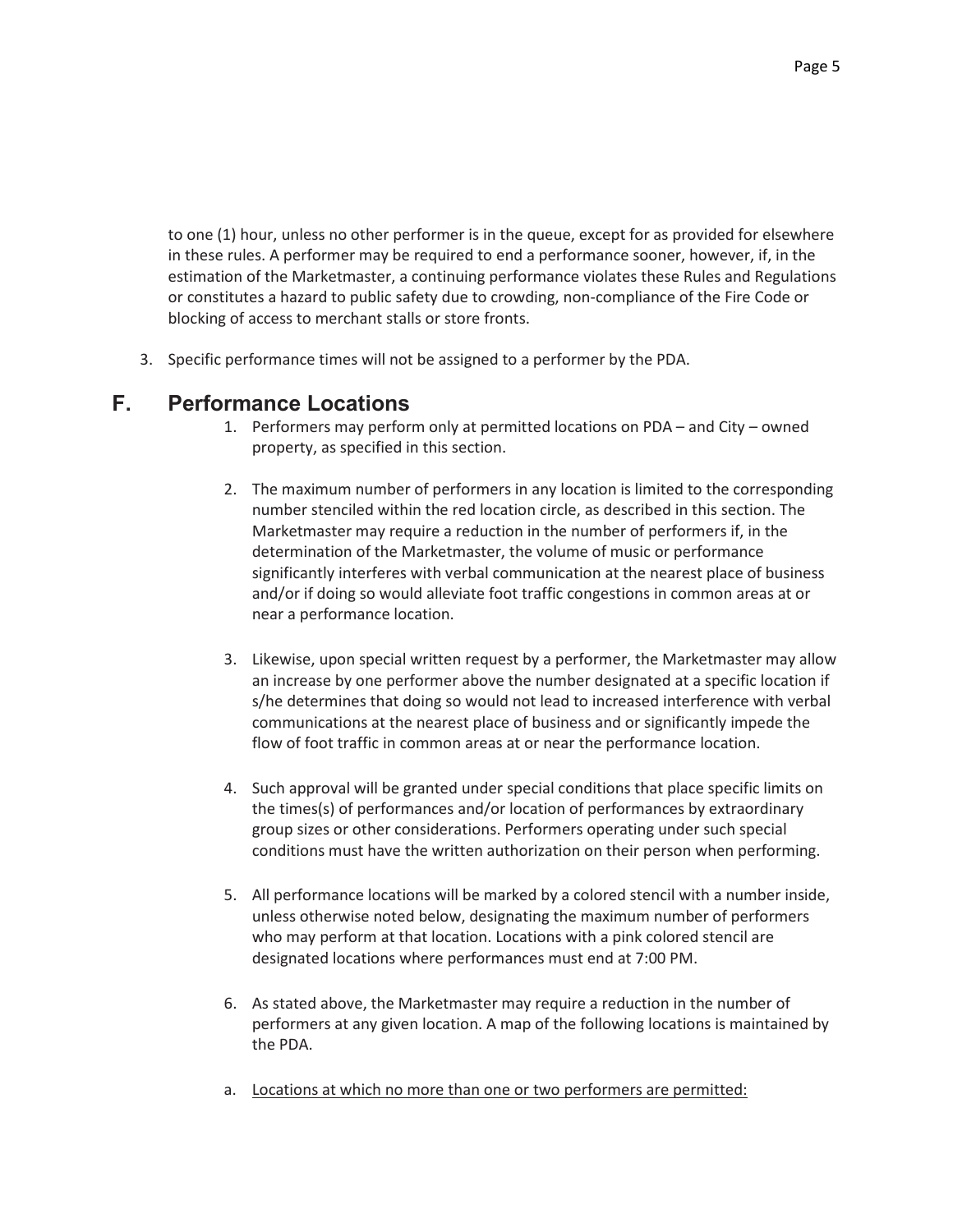Under the clock at the main Market entrance. The exact location is curbside, just north of the first pillar and south of the first Daystall. The following sign will be posted at this spot and enforced:

"This indoor performer location requires extra attention from performers to work with neighboring merchants due to their direct proximity and the potential for blocking pedestrian traffic. The Marketmaster may, at their discretion, place limits relating to this spot on individuals who have demonstrated a pattern of not managing these factors."

Three or four performers may play at this spot, so long as they face out to the street.

- b. The southeast corner of Pine Street and Pike Place.
- c. At the North Arcade entrance (at the foot of Stewart Street), on the Desimone Bridge. No performing is allowed at this location on Saturday. At this location, the Marketmaster will post and enforce the following statement:

"This performer location requires extra attention from performers to work with neighboring businesses due to the proximity of so many merchants with no physical barriers to sound. The Marketmaster may, at their discretion, place limits relating to this spot on individuals who have demonstrated a pattern of not managing this requirement."

- d. Outside the flower shop on the sidewalk at the corner of First Avenue and Pike Street.
- e. On the sidewalk at the southeast corner of First Avenue and Pine Street.
- f. In the First Avenue Courtyard adjacent to the main entrance to the Livingston-Baker Apartments.
- g. On the walkway on the Second Lower Level, between the Pike Street Hillclimb Corridor and the bridge over Western Ave.

#### 7. Quiet Performance Locations:

a. These spots will be for quiet performances—low level of vocals and instrumentation,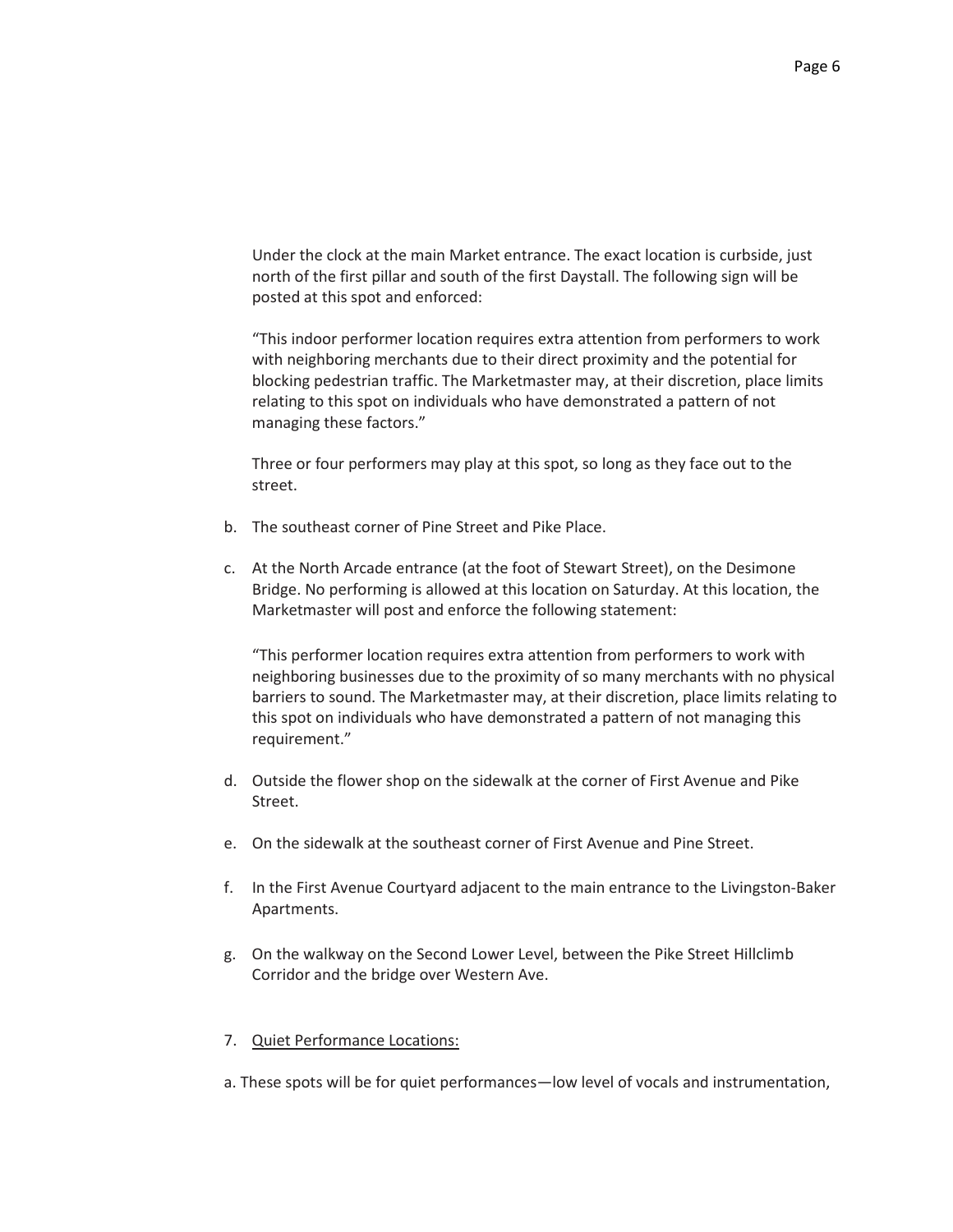no percussion instruments or sounds (including clapping) and non-instrumental/nonvocal performances.

- 1) In the center of the courtyard of the Post Alley Building between that building and the Sanitary Market Building. This is an instrumental only spot Sunday-Friday.
- 2) At the south tip of the Triangle Building near the metal stairs.

#### b. At these locations performers will:

1) Play no longer than one hour, whether or not another performer is in line.

2) Take a break of at least one hour after performing in either of these before they can perform at either spot again.

3) Not repeat any of her/his repertoires more than once.

c. Rule Intent and Application: It is the PDA's intent that these rules be self-enforcing and that musicians police each other to achieve compliance and that musicians respect the requests of residents when residents ask for compliance.

#### 8. Group Locations:

More than two performers are permitted at these locations, up to the maximum indicated within the red location circle. One or two performers may also use these locations:

- a. In the middle of the sidewalk which runs along the south side of Pike Street separating Pike Street and Lower Pike Street.
- b. On the walkway on the First Lower Level, along the Pike Street Hill Climb Corridor (The Cave)

Similar to a quiet spot (due to close proximity to merchants and residents) performers at this location will:

1) Play no longer than one hour, whether or not another performer is in line. 2) Take a break of at least one hour after performing in either of these before they can perform at either spot again.

3) Not repeat any of her/his repertoires more than once.

- c. At the southeast corner of Stewart Street and Pike Place intersection.
- d. On Pike Place sidewalk between Starbuck's and Stewart House.
- e. On Pike Place sidewalk in front of Pike Place Grocery.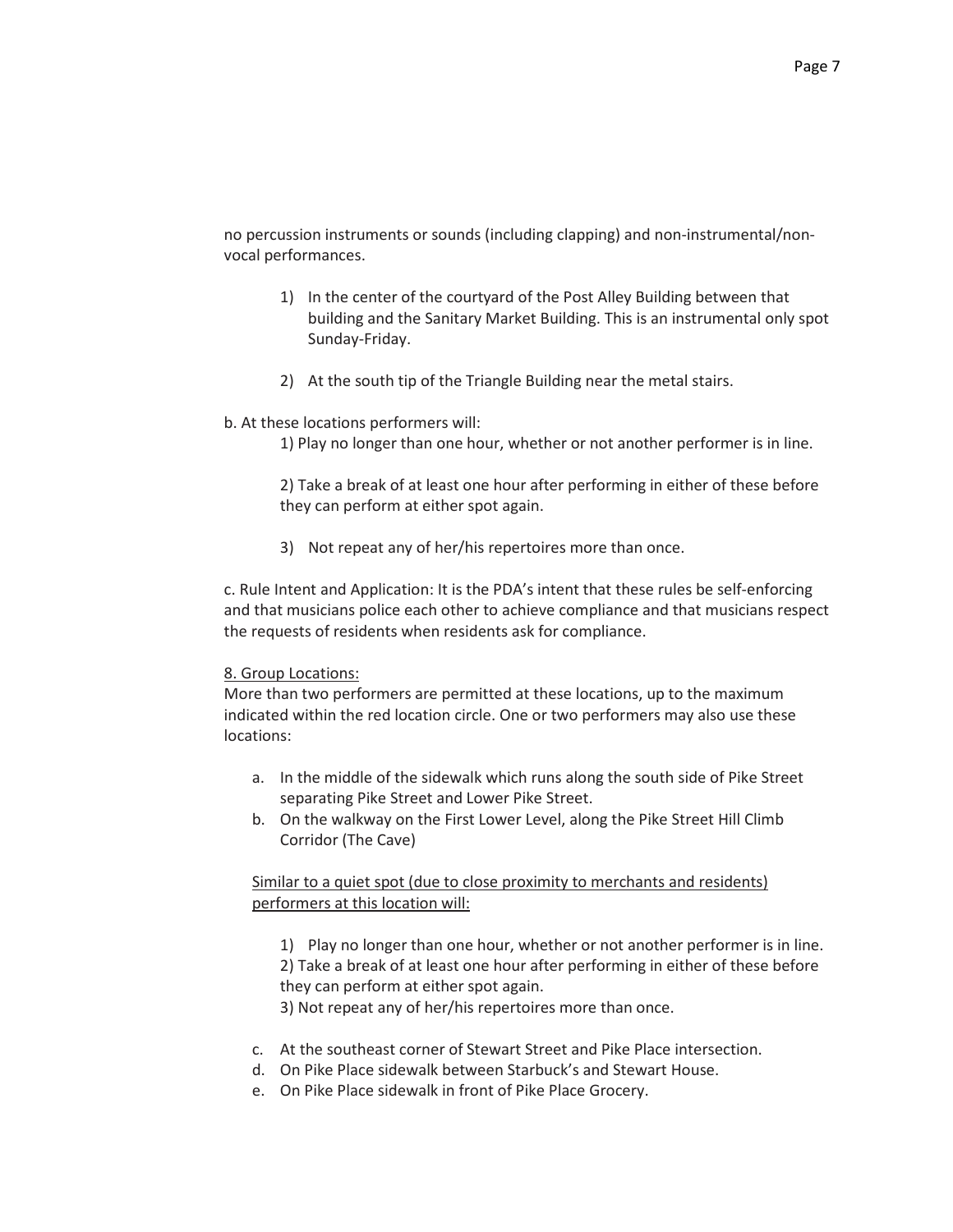f. On Pike Place sidewalk along Western Ave just north of the Hillclimb stairs.

#### 9. Indoor Locations:

Permitted buskers who perform solo or as duos and who perform on quiet musical instruments, or who otherwise perform at low volume, may inquire with the Marketmaster about limited opportunities for indoor performance. Should an appropriate opportunity be available, the Marketmaster will coordinate approval with the appropriate PDA Manager responsible for the given area.

### **G. Conditions of Performance**

#### **1. Prohibition on Commercial Activity**

- a. Use of performance space to vend is expressly prohibited. Commercial vending of products or services is not considered a "performance" and, as such, vendors do not qualify as "performers" under these Rules and Regulations.
- b. *Rule Intent Statement:* Performers may receive donations, and recordings by musicians can be available for sale; however, performers are prohibited from aggressive or confrontational solicitation of donations and from active sale of any product associated with the performance.

### **2. Display and Sale of Recordings**

- a. Performers with permits to perform in the Pike Place Market may accept donations for recordings of their performances.
- b. Performers must be in the act of performing at a designated performer spot while recordings are displayed.
- c. Recordings shall be displayed in an instrument case or other receptacle provided for that purpose by the performer. Displays of recordings shall be limited to one or two examples per recording, not to exceed five items. Displays must be set up in the area reserved for the street performer. Performers may distribute recordings through other commercial business locations in the Market Historical District.
- d. Performers are prohibited from displaying recordings of any other artist.